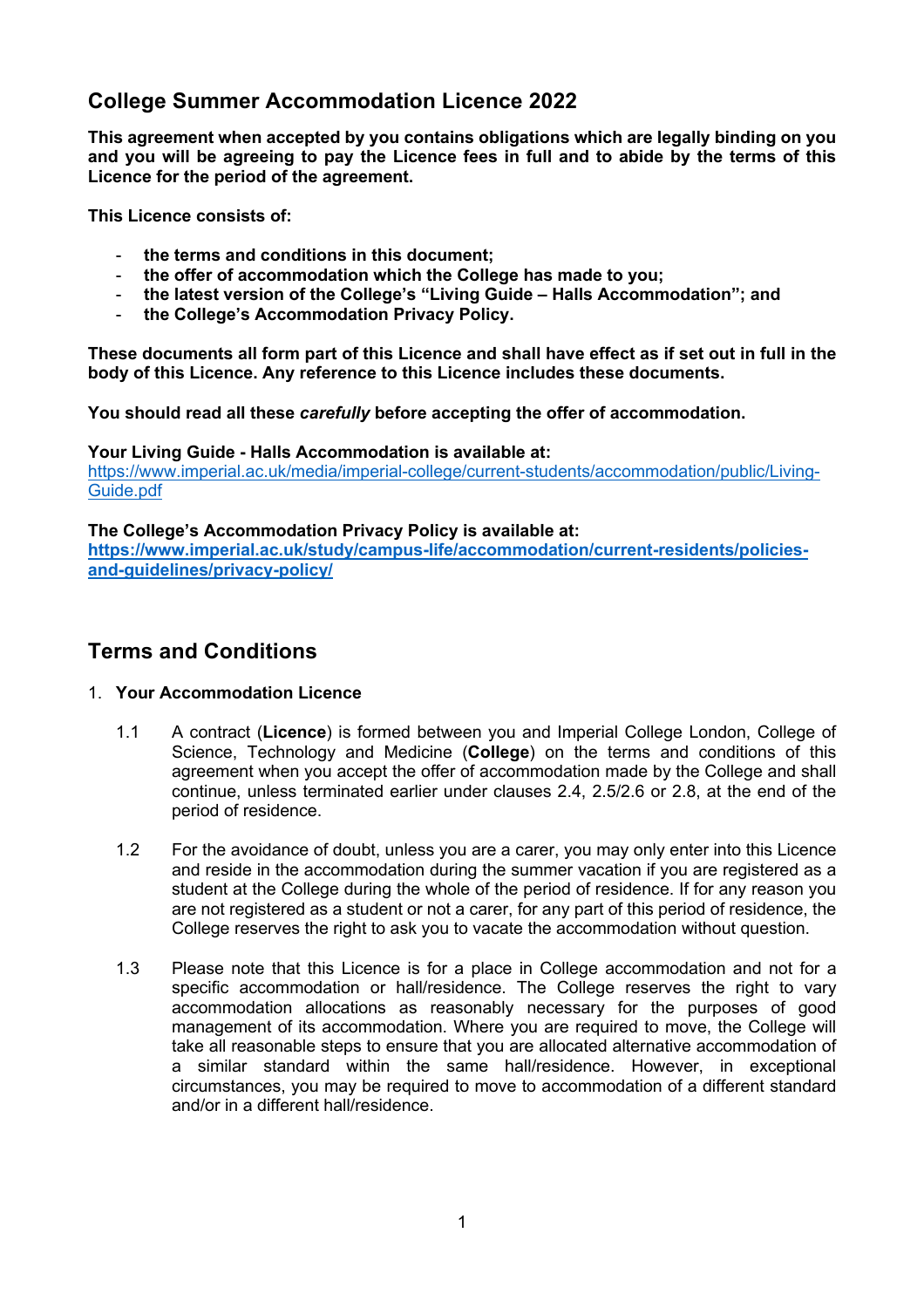### 2. **Payment of Licence Fee and Cancellation of Accommodation/Termination of Licence**

- 2.1 The total fee payable by you for your stay in the accommodation during the period of residence will be advised in the offer of accommodation (**Licence Fee**). Upon acceptance of your offer of accommodation, you will be sent an invoice for the total amount payable.
- 2.2 You are required to make full payment at least 24 hours prior to arrival. Please note you will not be admitted to the accommodation if you fail to make payment in full prior to arrival as directed.
- 2.3 If you are moving into College accommodation accompanied by a carer, you will be responsible for your Licence Fee as well as the licence fee for your carer's accommodation. If your carer's accommodation is being paid for by another person (e.g. a sponsor), you must provide proof of financial support in the form of a letter of sponsorship on headed paper. The letter should include the following information:
	- The carer's name along with your name (i.e. the student who they will be assisting)
	- The hall/residence for which they have been offered a place
	- The amount of fees which will be paid by the carer's sponsor
	- The period that the fees will be covering
	- The address to which the relevant invoice(s) should be sent
	- Confirmation that the fees will be paid directly to the College
- 2.4 Where you are a carer, your Licence will terminate automatically on termination or expiry of the accommodation licence for the student under your care, or in the event you stop being the student's carer whichever is earlier.
- 2.5 If you wish to cancel your Licence, you must put this in writing to the Student Accommodation Office. The contact details of the Student Accommodation Office can be found at:

https://www.imperial.ac.uk/study/campus-life/accommodation/

If you cancel your Licence before the period of residence start date, you will be required to pay the following charges:

| <b>Cancellation Notice Received by the College</b>            | <b>Charge</b>     |
|---------------------------------------------------------------|-------------------|
| Less than 7 calendar days after accepting an offer but at     |                   |
| least 14 calendar days prior to the period of residence       | No Charge         |
| 7 days or more after accepting an offer but at least 14       | Licence Fee pro-  |
| calendar days prior to the period of residence start date     | rated for 1 week  |
|                                                               | Licence Fee pro   |
| Less than 14 days prior to the period of residence start date | rated for 2 weeks |

- 2.6 If you cancel your Licence on or after the period of residence start date, you will be liable to pay for the full Licence Fee and you will only receive a refund if a replacement tenant is found (the refund will be calculated pro-rata in relation to the new tenant's period of residence).
- 2.7 In all College accommodation, the following charges are included in the Licence Fee:
	- a. Gas and electricity charges (subject to reasonable usage);
	- b. Connection to the relevant broadband network for access to the internet (subject to reasonable usage);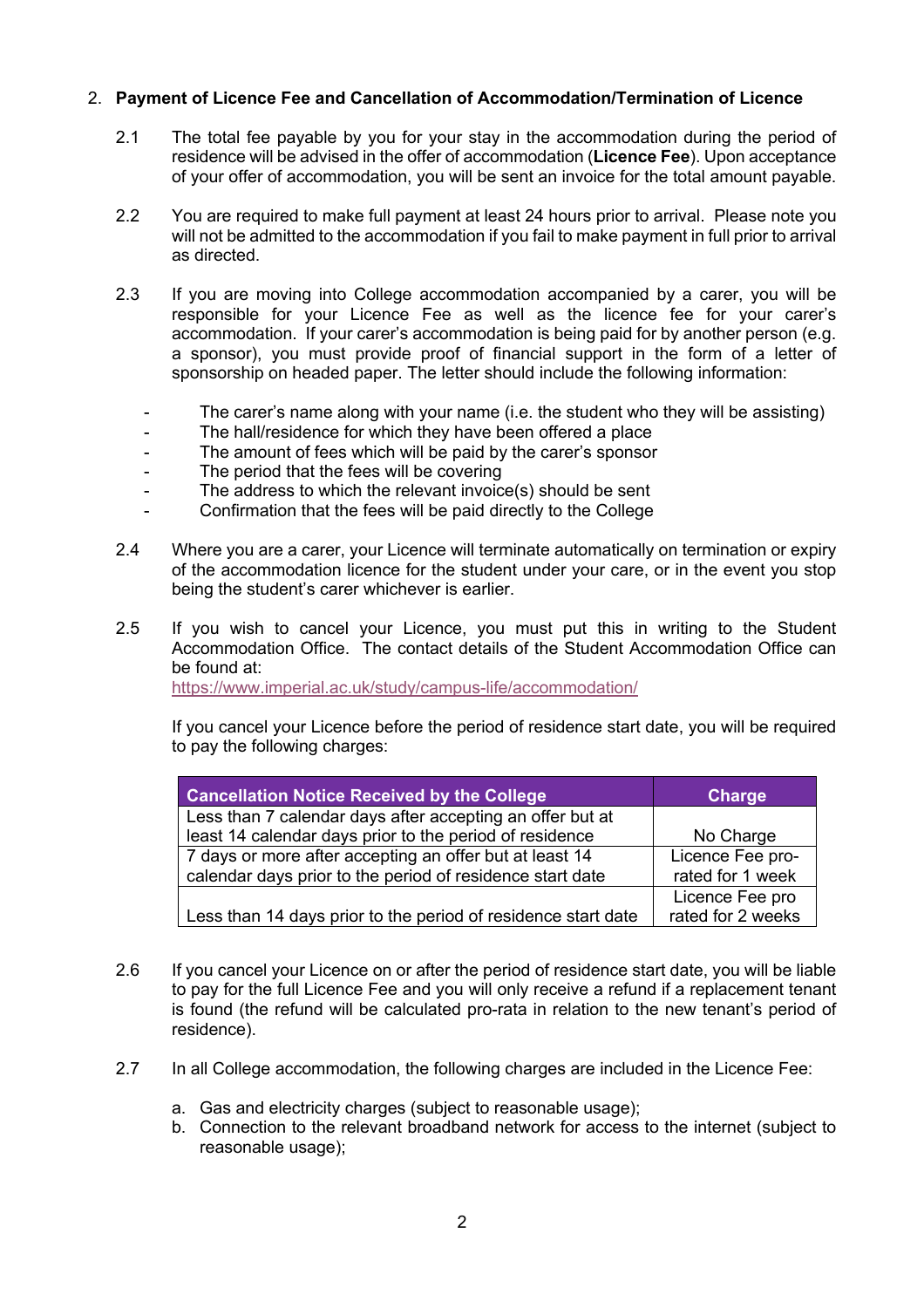- c. Connection to any telephone service which may be provided in your accomodation room (at the College's discretion). Please note that you will be liable for all call charges made using any such service;
- . 2.8 The College shall have the right to terminate your Licence if you are found to have materially breached any term of this Licence. In such circumstances, you will be required to vacate the accommodation immediately and the College will charge you for any damage or loss it has suffered as a result of your breach. You will only receive a refund if a replacement tenant is found; the refund will be calculated pro-rata in relation to the new tenant's period of residence minus any damage or loss suffered by the College as a result of your breach).

### 3. **Arrival and Departure**

- 3.1 On Saturday 2<sup>nd</sup> July 2022 you may check-in from 16.00. After 2<sup>nd</sup> July 2022 you may check-in from 14.00.
- 3.2 You should, by 10.00 on the period of residence end date, clean to a professional standard and clear your room of all belongings and return your keys/cards to the hall/residence staff.
- 3.3 You must make sure that the doors are locked and the windows in your accommodation are firmly closed when you leave. In the event that doors or windows are left open, you will be charged for repairing any damage caused.
- 3.4 Professional cleaners will be engaged where cleaning does not meet the standards required by the College and you will be charged for the costs of engaging such professional cleaners.
- 3.5 If you check out after 10.00 you will be charged for your extra night's/nights' stay (and if this results in an incoming student being delayed, we may charge you for further costs incurred by the College as a result.) If you fail to return the keys/cards, you will be charged the cost of obtaining replacement keys/cards or, if reasonably necessary, the cost of changing locks (including labour charges).

## 4. **Cleaning**

- 4.1 You are responsible for keeping your accommodation in a clean and tidy state.
- 4.2 Notwithstanding clause 4.1, the College will make such arrangements from time to time as it (in its discretion) deems reasonable to clean the accommodation (except for couple/family accommodation which will not be subject to such arrangements) and you should refer to any notices or rotas displayed in your hall/residence for the provision, frequency and timing of any cleaning arrangements as well as for any cleaning procedures, guidelines and responsibilities.
- 4.3 Please note that, to the extent that any cleaning services are arranged in your hall/residence, such cleaning services will be reduced on public holidays.

## 5. **Health and Welfare**

5.1 You are encouraged to register with a local NHS doctor. For more information, please read: https://www.imperial.ac.uk/student-support-zone/your-health/doctor-and-dentist/ and/or speak to the Residential Support/Services team.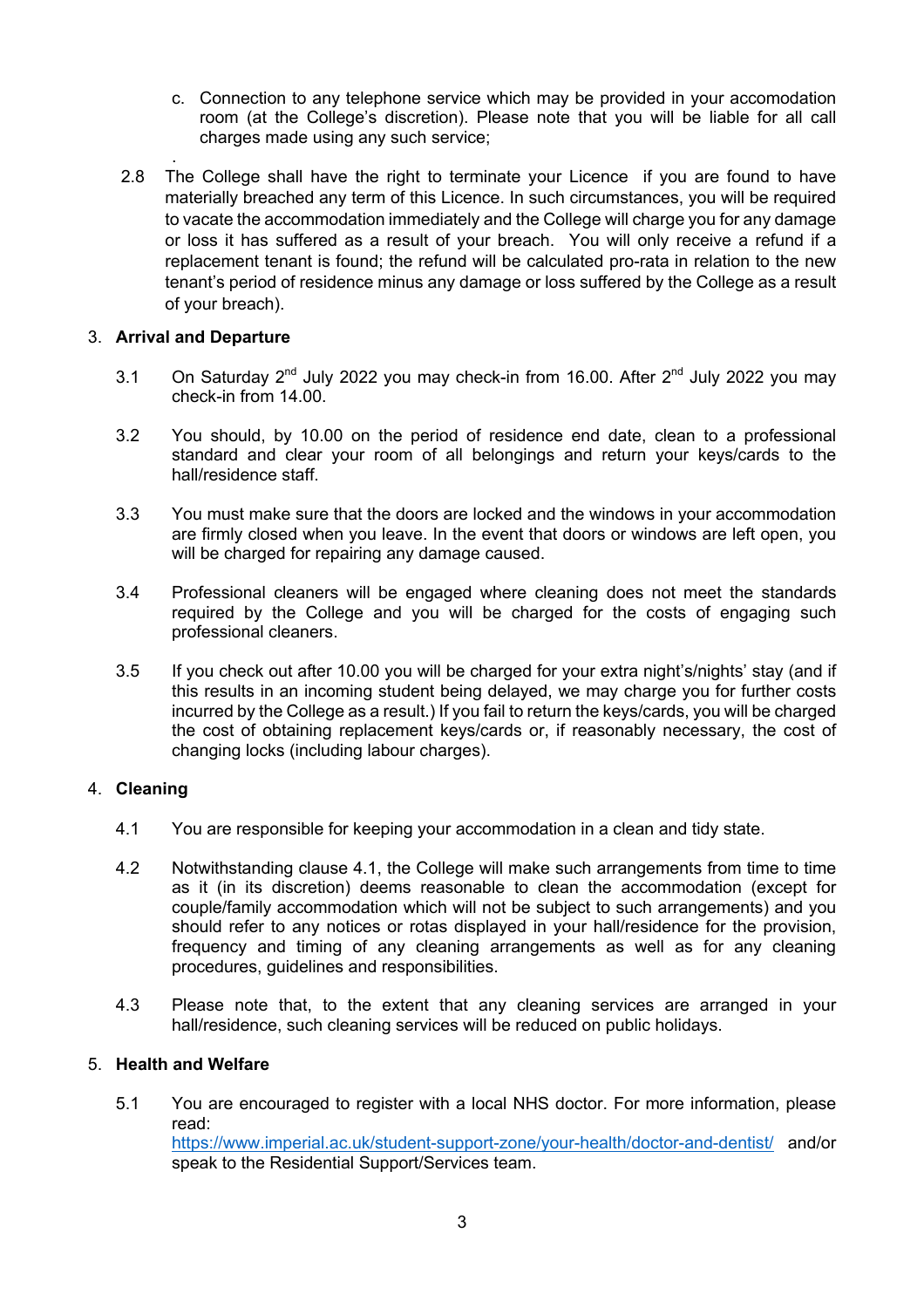- 5.2 Without prejudice to the generality of clause 1.3 above, in the event that the College believes that you have contracted an infectious disease which it believes poses a health risk to other residents, the College may require you to move to alternative accommodation until it is satisfied that the risk has subsided.
- 5.3 Welfare support will be made available to you but it should be noted that the level of assistance available will be lower than the support available during the normal academic year.

### 6. **Use of Accommodation**

- 6.1 The maximum occupancy of your accommodation is determined at the time of booking and you shall not exceed this number. The accommodation may only be used for your personal living accommodation and not for business or any other use.
- 6.2 No pets or other animals other than assistance dogs may be kept in or around the accommodation.
- 6.3 You agree not to use the accommodation provided for any immoral or illegal purpose.
- 6.4 You agree not to sublicense, (without our agreement) share the accommodation, or to allow any guests to stay in the room in your absence under any circumstances.

Please note that any breach of the requirements set out in this clause 6 will be treated as a serious disciplinary offence which may lead to a referral to the Residence Tribunal or College Discipline Committee and as a material breach which may result in the termination of this Licence.

#### 7. **Hall/Residence rules**

7.1 Enforcing discipline within halls/residences is primarily the responsibility of the Residential Support/Services team. This will include enforcing this Licence in addition to other rules which may apply to your own particular hall/residence and which will be provided to you when you have been allocated to a hall/residence or notified to you from time to time. The Residential Support/Services team may escalate such matters as appropriate. If you wish to complain about any decision of the Residential Support/Services team please follow the procedures set out in *Ordinance E3 Procedure for Dealing with Complaints by Students*

http://www.imperial.ac.uk/admin-services/secretariat/collegegovernance/charters/ordinances/students/

7.2 We remind you that you are subject to the College's disciplinary codes and that hall wardens and other College personnel have disciplinary powers under *Ordinance E2 Code of Student Discipline*

http://www.imperial.ac.uk/admin-services/secretariat/collegegovernance/charters/ordinances/students/

You have the right to appeal against a decision in relation to disciplinary offences as set out in *Ordinance E2 Code of Student Discipline*.

- 7.3 The following rules apply to all College accommodation:
	- a. You must observe all fire safety and evacuation procedures in operation within your hall/residence.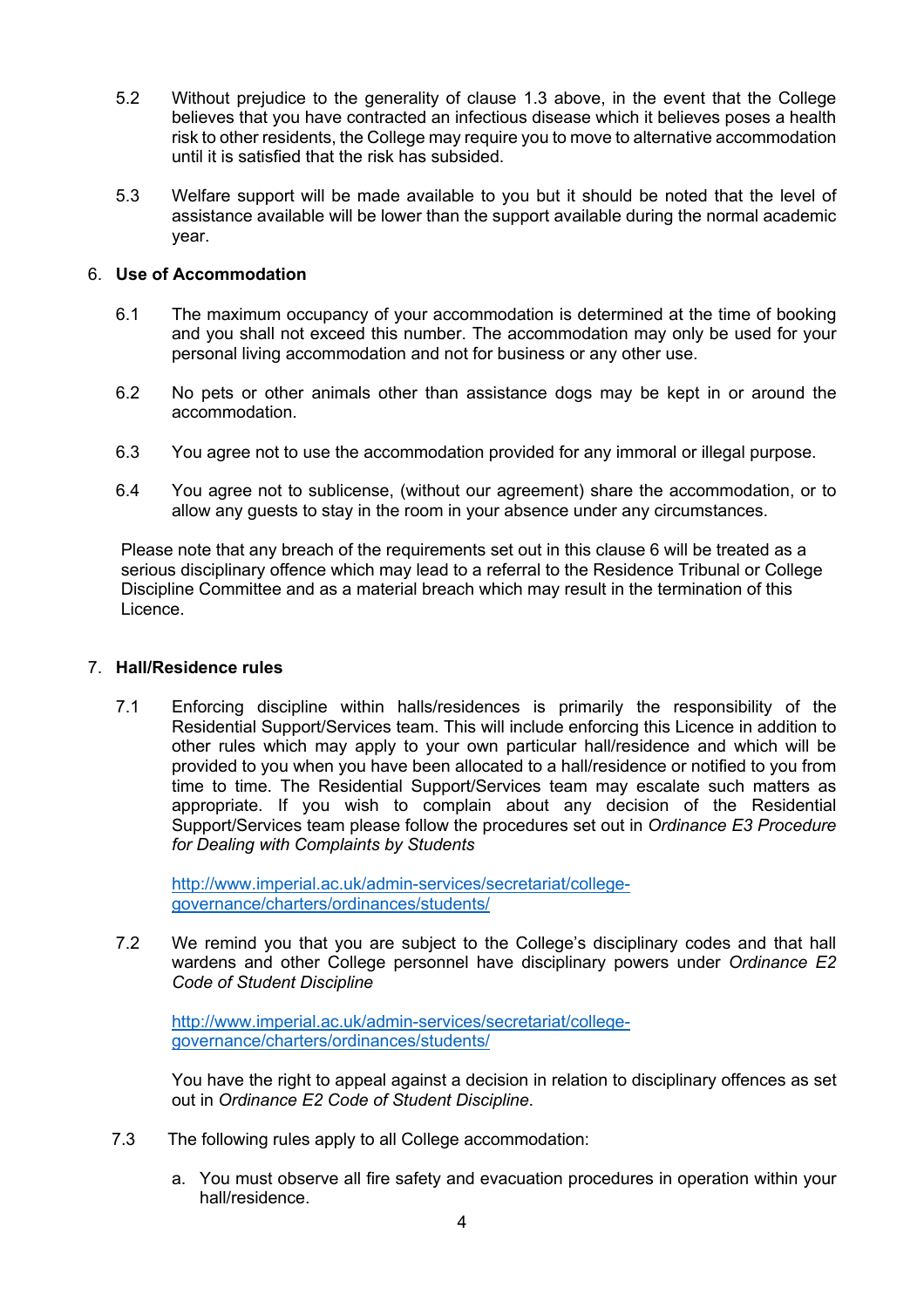- b. Do not compromise the safety of yourself or others. This includes but is not limited to the following:
	- i. never prop open fire doors, especially kitchen doors;
	- ii. never tamper with fire safety equipment (which is a criminal offence);
	- iii. never throw or let objects fall from the building or enter prohibited areas of the building;
	- iv. always ensure that the floor in your accommodation is kept free from any obstruction, clutter or hazard: this is for the benefit of you, your guests and others who may enter your accommodation from time to time; and
	- v. if you identify any item within your hall/residence which you think is unsafe or may be a hazard, you must contact the hall/residence staff immediately (communal areas are the responsibility of all residents).
- c. Do not make excessive noise (e.g. playing musical instruments, music systems or amplified instruments loudly, shouting etc.) at any time. Between 23.00 and 07.00 hours, no noise whatsoever should be audible outside your room. Such noise is very disruptive for neighbours both within and outside halls/residences and is regarded as a serious disciplinary matter and as a material breach of this Licence.
- d. Respect the rights and needs of your fellow residents and the neighbours.
- e. Do not use drawing pins or blu-tack or any other item which will mark the walls anywhere within the College accommodation. Use the notice boards in your room, where provided. You will be charged for any cost incurred in remedying any damage caused to the painted walls in your room.
- f. Do not allow uninvited strangers to enter the hall/residence, do not allow tailgating and do not leave any external doors open.
- g. All College accommodation is designated as no smoking. Smoking is only permitted in designated external areas.
- h. Illegal acts in halls/residences, e.g. use and/or possession of prohibited drugs, will lead to a referral to a Residence Tribunal and to the police.
- i. Firearms and weapons (including swords, air guns and air pistols) are strictly forbidden in the halls.
- j. Bicycles and motorcycles may not be stored anywhere within College accommodation or hall/residence, other than designated bicycle storage areas. (Note we cannot guarantee that bicycle storage areas will be provided or that there will be sufficient space in any bicycle storage area for your bicycle.) If you do bring a bicycle, we suggest that you lock it with an appropriate D-lock to reduce the risk of theft.
- k. Cycling, rollerblading and ball games are not permitted in halls/residences or on any College footpaths or gardens.
- l. You must ensure that you are aware of and comply with all regulations regarding the use of IT facilities in halls/residences
- m. The downloading or distribution of pornographic or copyright material is strictly prohibited and will result in disciplinary action. Other restrictions on the level and type of internet usage or otherwise may be imposed.
- n. You must promptly give to the hall/residence reception a copy of any notice received concerning the accommodation or any neighbouring property.
- o. You must comply with all rules and regulations made by or on behalf of the College or accommodation provider relating to your use of the accommodation and notified to you from time to time in writing.
- p. You agree to abide by all terms and conditions of this Licence.

### 8. **Electricity**

8.1 Electrical appliances must be used carefully. The use of gas and liquid fuel heaters, candles, kettles, irons, rice cookers and cooking appliances is prohibited in the accommodation bedrooms, Such items may be used in other parts of the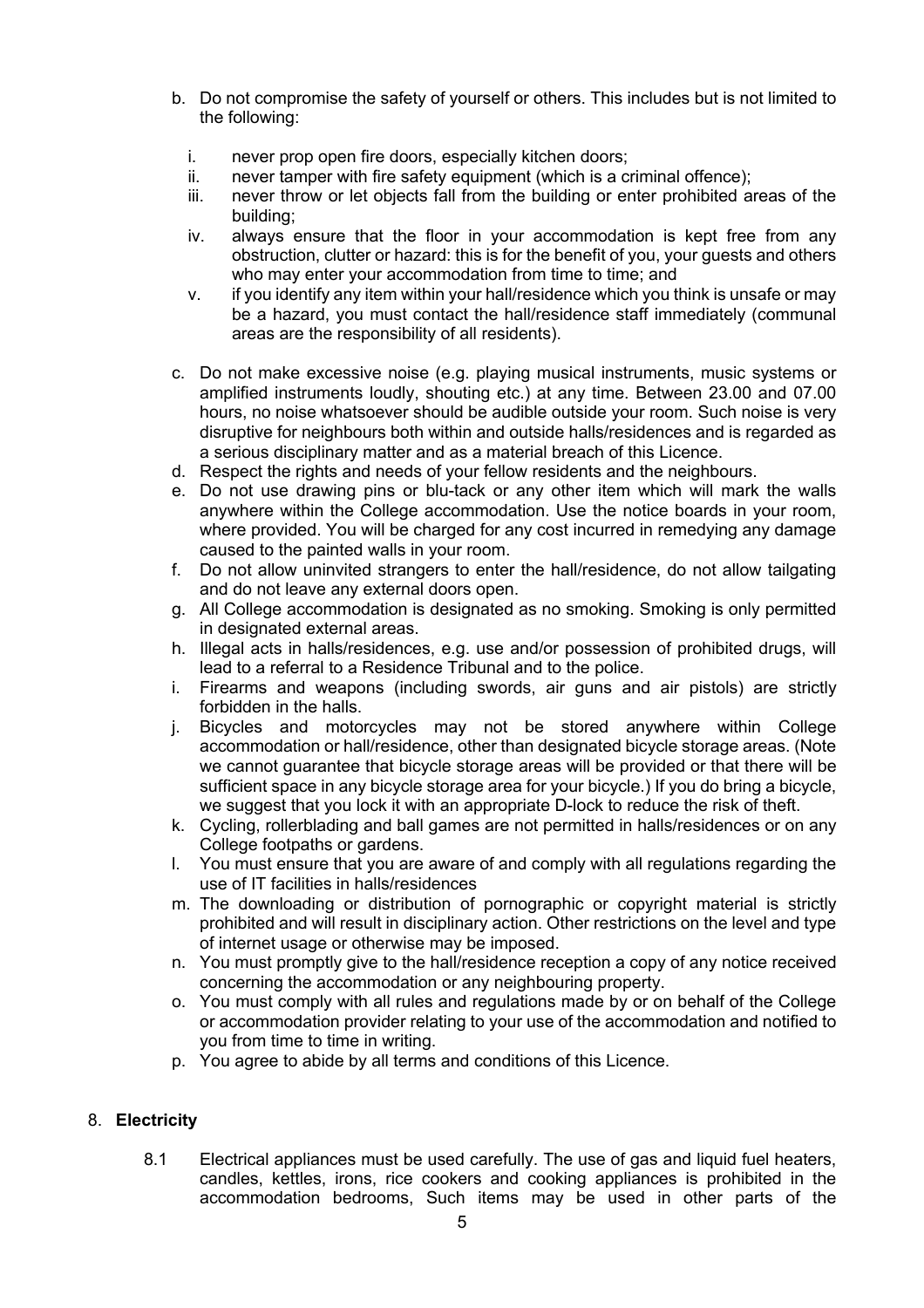hall/residence only where provided by the College for this purpose or where specific approval has been provided by the Residential Support/Services team. Please note that it is your responsibility to ensure that your appliances are not used by any other residents in the kitchens. Electric fires and heaters must not be used in the accommodation unless provided by the College for such use. Refrigerators are only allowed in accommodation bedrooms in special circumstances and when permission is given or when provided by the College in designated halls/residences for such use. The storage and charging of e-scooters is also prohibited.

### 8.2 You agree:

- a. Not to wire more than one appliance into one electrical plug.
- b. Not to plug electrical appliances into light fittings.
- c. Not to use multiple adaptors in a single socket (as there is a danger of overloading the circuit).
- d. Only to plug electric shavers into the transformer sockets where fitted.
- e. Only to use purpose made leads with electric kettles where used in kitchens (which are short and designed to prevent scalding).
- f. Not to use electrical extension leads.
- g. Not to interfere with the electrical distribution boards in the hall/residence or attempt to replace blown fuses.
- h. Not to put nails into any of the walls.
- i. Never to remove light bulbs from their fittings (report any faults to the hall/residence staff).
- j. Not to make any alteration to the IT, mains or telephone wiring in the accommodation or, without the College's prior consent, to install any radio or television aerial or other wiring or make any attachment to the accommodation in connection therewith.
- 8.3 The College annually tests all its own portable equipment. Students' personal equipment is **NOT** routinely tested. You are therefore responsible for checking it to ensure that it is safe to use in your hall/residence. You might be required to provide the hall/residence's staff with full details of any equipment including manufacturer, type of equipment, loading and whether it complies with relevant standards.
- 8.4 The College reserves the right to refuse permission for you to use particular electrical items. This includes e- cigarettes and the use of Schuko plugs is strictly prohibited. A full list of prohibited items can be found in your "Living Guide".
- 8.5 The College reserves the right to remove, destroy or disable any equipment which it deems unsafe. Where practicable this will be discussed with you before any action is taken.

## 9. **Defects and Damage**

- 9.1 You must not remove any of the furniture provided in the accommodation
- 9.2 If you become aware of any defects in or damage to College accommodation (whether or not caused by you and whether or not in your room/flat), you must report this immediately to the hall/residence reception (or as otherwise directed).
- 9.3 You accept full financial liability for any loss or damage you or your guests may cause to property within the hall/residence or to the College accommodation including any cleaning costs.
- 9.4 You authorise the College to charge you any costs it incurs to carry out any repairs or replacement. The College reserves the right to apply these charges against the card used to pay for your stay at the accommodation. The College will send you (at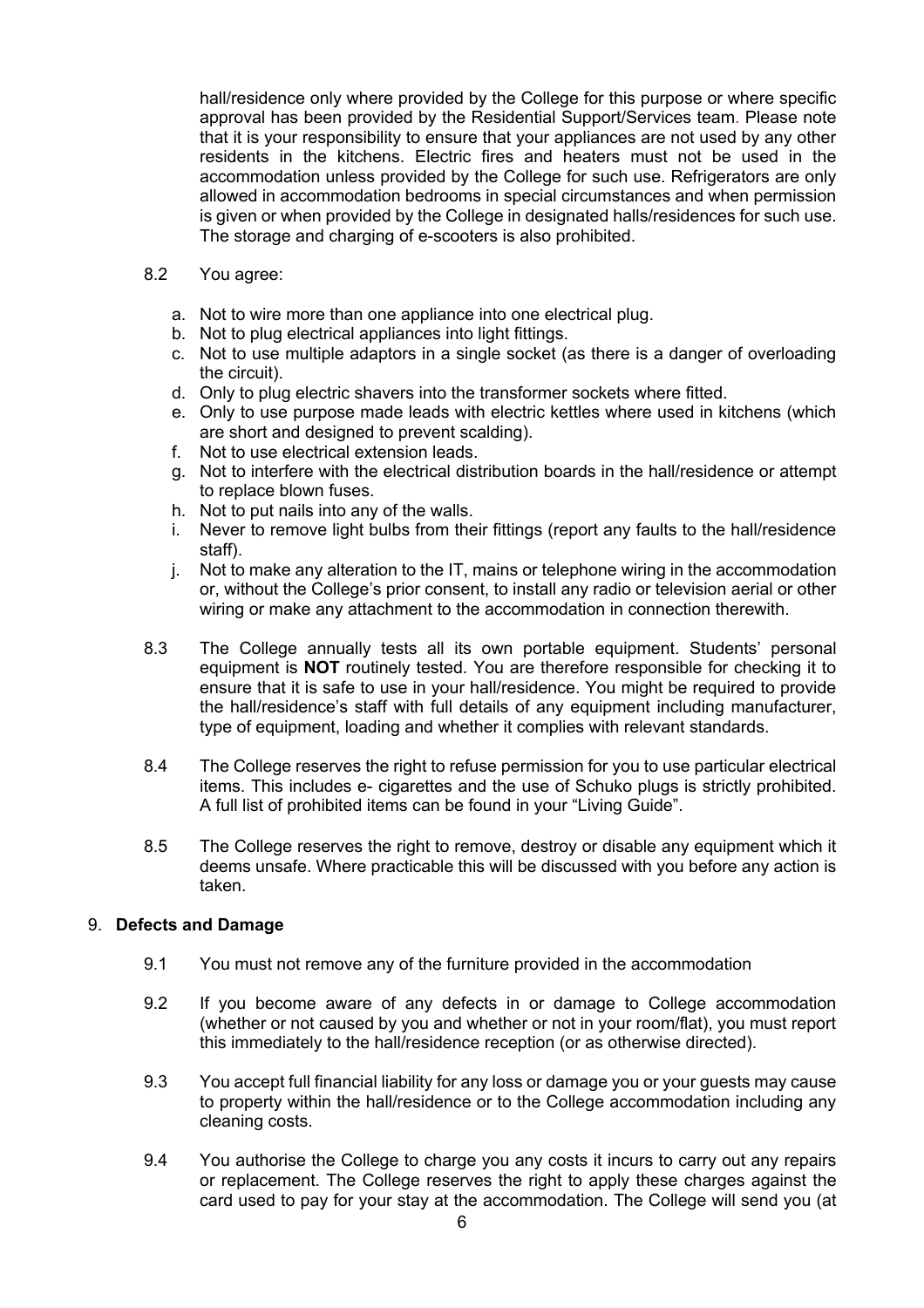the address identified on your booking form) a breakdown of these charges within 14 days of your departure.

### 10. **Keys and Access**

- 10.1 You must not duplicate any keys or access cards issued to you or use the keys/card otherwise than in accordance with the purpose for which they were issued.
- 10.2 If you lose your keys/cards, you will be charged for the cost of a replacement.
- 10.3 You must not leave your accommodation without your key/card. If you lock yourself out of your accommodation, the College (or its nominees) will take steps to arrange to provide you with access to your accommodation within a reasonable period. Other than in exceptional circumstances, you will be charged any costs reasonably incurred by the College as a result. All keys/cards must be returned at the end of your licence period or you will be charged for the cost of a replacement.
- 10.4 The College reserves the right to enter (or for its nominees to enter) your accommodation at reasonable times and subject to reasonable notice to make periodic checks, or for any other reasonable purpose. In exceptional circumstances, where urgent entry is deemed appropriate, the College reserves the right to enter (or for its nominees to enter) your accommodation at any time without notice.

### 11. **Non-residents and visitors**

- 11.1 Subject to clause 6.1, you may have day guests in the accommodation between 08.00 and 23.00 only. You accept responsibility for the actions and behaviour of your guests, including any damage they cause as if they are your actions or behaviour, or damage you caused.
- 11.2 Overnight guests are not permitted in halls/residences unless expressly permitted by the Residential Support/Services team or otherwise expressly permitted in your hall/residence rules.
- 11.3 The College reserves the right to refuse admission to any non-resident and/or to require any non-resident to leave the accommodation and/or hall/residence.

### 12. **Room Moves**

- 12.1 The College has reserved the right to require you to change rooms within the hall/residence, or in exceptional circumstances, to move to accommodation in a different hall/residence at any point during the Licence term (see clause 1.3).
- 12.2 You are not entitled to swap accommodation with another student, but if the College permits you to move room this shall be conditional on you agreeing to comply with the College's Room Move Policy.

### 13. **Personal Data Usage Information**

13.1 The College collects, stores and uses your personal data in accordance with the College's Privacy Notice for Students and Prospective Students available at https://www.imperial.ac.uk/admin-services/secretariat/information-governance/dataprotection/processing-personal-data/privacy-notices/

and the College's Accommodation Privacy Policy set out at: http://www.imperial.ac.uk/study/campus-life/accommodation/privacy-policy/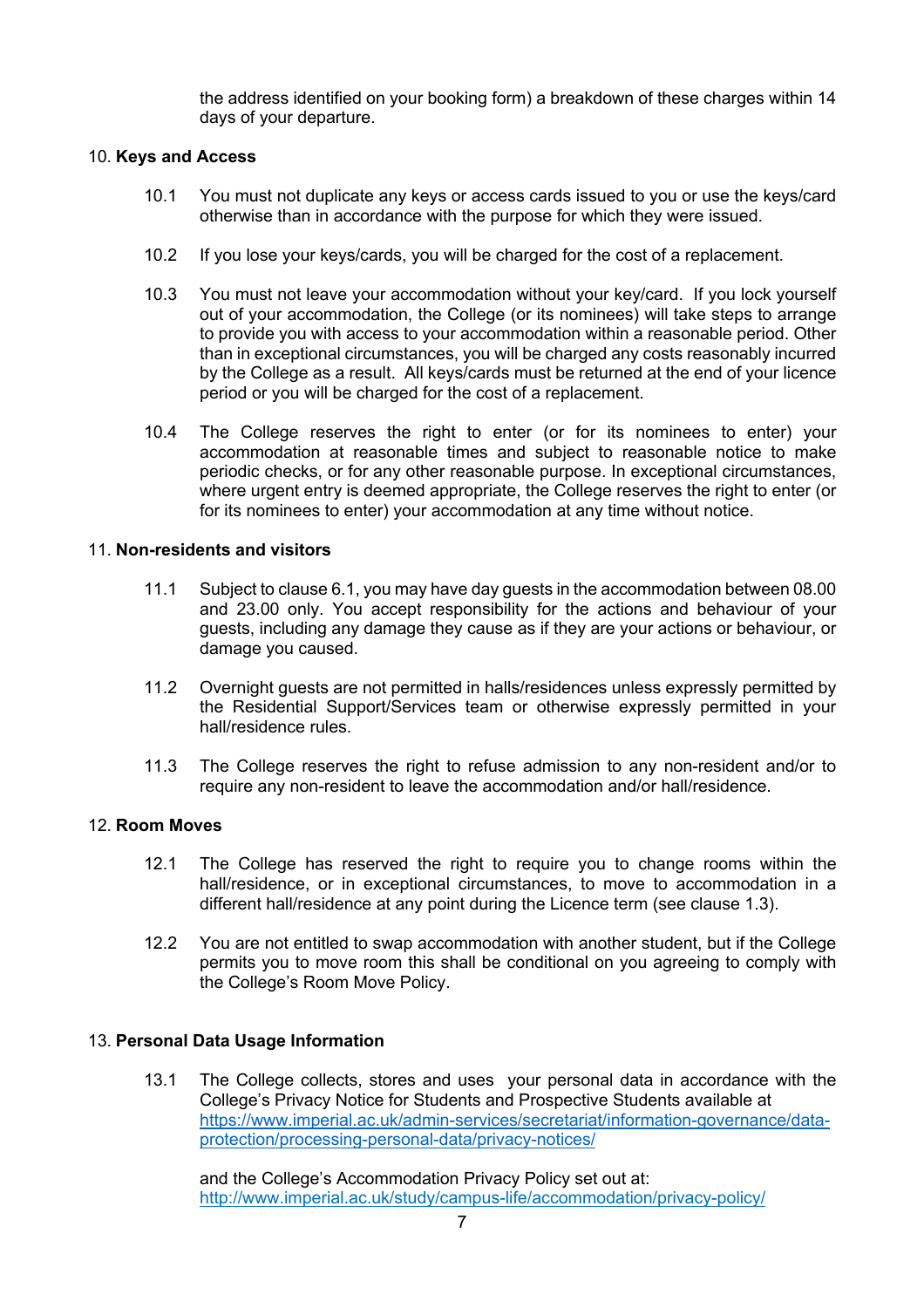13.2 All data processing will be carried out in compliance with the applicable data protection laws.

### 14. **Charges for late payment**

- 14.1 If you fail to pay the Licence Fee in full at the times and in the manner specified, the College is entitled:
	- 14.1.1 to damages for breach of the Licence; and
	- 14.1.2 where the Licence Fee is more than 14 days overdue, to levy interest by applying, in relation to each day after the due date for which the Licence Fee remains unpaid, an annual percentage rate of 3% above the Bank of England base rate to the amount of Licence Fee that remains unpaid at the end of that day.
- 14.2 The charges referred to in clause 14.1.1 and other charges in this Licence (other than the Licence Fee) will be fixed at amounts which the College considers reflect the cost or loss to the College. If a student considers that, in his or her particular case, a charge made to them does not reasonably reflect that cost or loss in that instance, the student may appeal that charge by referring it to the Head of Residential Services & Support Operations and, if still unresolved, to the Director of Campus Services.

### 15. **Charges payable to public authorities**

You agree to pay directly to the relevant public authorities any additional charges for which you may be liable (e.g. TV Licence, Council Tax etc). In the event that the College becomes liable for any such charges as a result of your accommodation under this Licence, the College will recover these charges from you.

### 16. **Events beyond the reasonable control of the College**

The College shall not be in breach of these Terms and Conditions, nor liable for any failure to perform any of its obligations, in relation to your booking of the accommodation, due to any adverse event, act, omission, or accident which happens, which is beyond the College's reasonable control, including, but not limited to, flood, earthquake, extreme adverse weather conditions, natural disasters, pandemics, other acts of God, acts of terrorism, interruption of fire (except by way of the College's default) or failure of (except by way of the College's default) electric power, gas, water or other utility service, plant machinery, computers, vehicles or any collapse of building structures.

### 17. **Liability**

- 17.1 Suject to clause 17.3, the College's total liability for any loss shall not exceed the Licence Fee.
- 17.2 Subject to clause 17.3, the College shall not be liable for any losses that were not caused by any breach of contract or statutory duty or negligence on the part of the College and the College shall not be liable for any consequential loss of losses that were not reasonably foreseeable to both parties when the contract was formed.
- 17.3 Nothing in these Terms and Conditions shall exclude or limit the College's liability for fraud or death or personal injury caused by the College's negligence or any other matter which it would be illegal for the College to exclude or limit.

### 18. **General provisions and interpretation**

18.1 Headings. Headings are inserted for the convenience of the parties only and are not to be considered when interpreting this Licence.